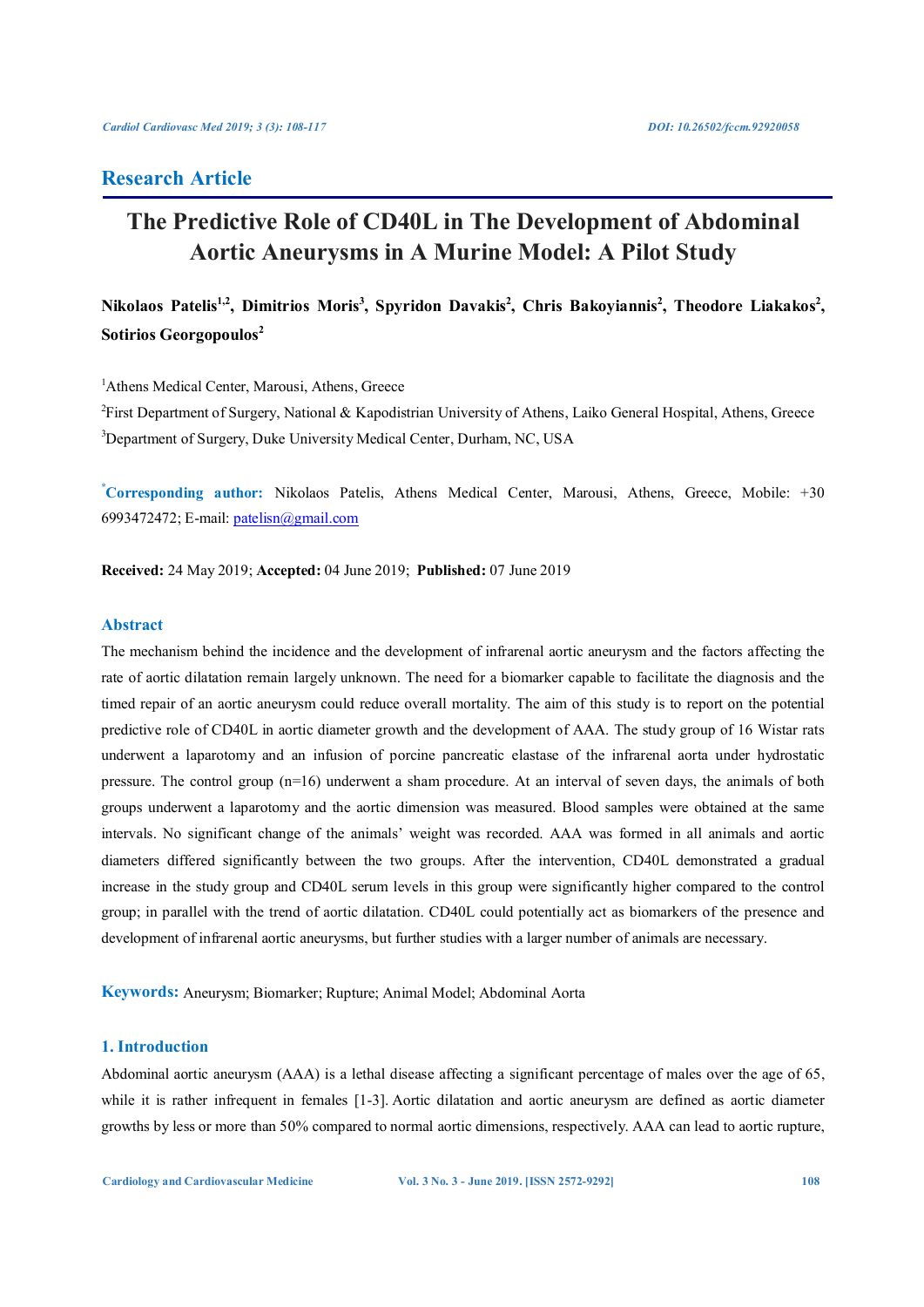a life-threatening event that even if it is urgently addressed it still carries significant post-procedural morbidity and mortality [4]. At present, AAA rupture is becoming less frequent as surveillance programs and non-invasive medical imaging (e.g. coaxial tomography – CT, ultrasound scan - US) assist in the early diagnosis and elective treatment of AAA or aortic dilatation [5-8]. AAA repair is considered only if the AAA is large ( $>55$  mm), symptomatic or rapidly growing  $(≥10$  mm per year) [9]. Based on the current guidelines, small asymptomatic aneurysms or aortic dilatations are not subjected to annual follow-up imaging or elective repair, leaving these cases follow the natural course of the aneurysmal disease until they are either symptomatic or large enough to be electively repaired [10,11]. As a result, there is no cost effective and easy method to screen aortic dilatations until their dimensions grow significantly. Blood biomarkers could potentially fill in this role and provide the necessary prediction of significant aortic growth. The term biomarker is defined by World Health Organization as any substance, structure, or process that can be measured in the body or its products and influence or predict the incidence of outcome or disease [12]. To date, no definitive biomarker for AAA growth has been described, despite the rather big number of related studies [13-15]. CD40L is the ligand of the CD40 transmembrane protein and plays a significant role in the stimulation and regulation of the cellular immune response, through T-cell priming and activation of CD40-expressing immune cells. It has a significant role in both the inflammation and the atherosclerotic processes.

The aim of this study is to report on the potential predictive role of CD40L in aortic diameter growth and the development of AAA.

# **2. Materials & Methods**

This protocol was approved by the General Directorate of Veterinary Services, National Bioethics Commission, according to Greek legislation regarding ethical experimental procedure, in compliance with the EEC Directive 86/609 and Act 2015/1992 and in conformance with the European Convention 'for the protection of vertebrate animals used for experimental or other scientific purposes". This study was performed at the Laboratory for Experimental Surgery and Surgical Research "N.S. Christeas" (European Ref. # EL 25 BIO 005). Animal handling and care was in accordance with the National guidelines for Ethical Animal Research and the Principles of the 3Rs (Replacement, Reduction and Refinement) [11]. All efforts were made to minimize suffering. Animals were housed in a specific pathogen-free environment with ad libitum access to water and food. Lighting conditions mimicked the daily variation of light in nature.

The murine model used in this study is a variant of the experimental in vivo model of aortic aneurysm development with PPE infusion, which was first developed by Anidjar et al. [16]. Our research team has previously published the used variation of the original experimental protocol [17].

Thirty-two wild-type male Wistar rats were recruited, weighted and then equally distributed in two groups: AAA and control (n=16 in each group). In the AAA group, animals were subjected to laparotomy under general anesthesia and their aortas were perfused for 5-15 minutes with a solution of 4.5 U/mL Type I porcine pancreatic elastase (PPE). The perfusion was performed under hydrostatic pressure of 100 mmHg. The aim of the perfusion was to dilate the aorta by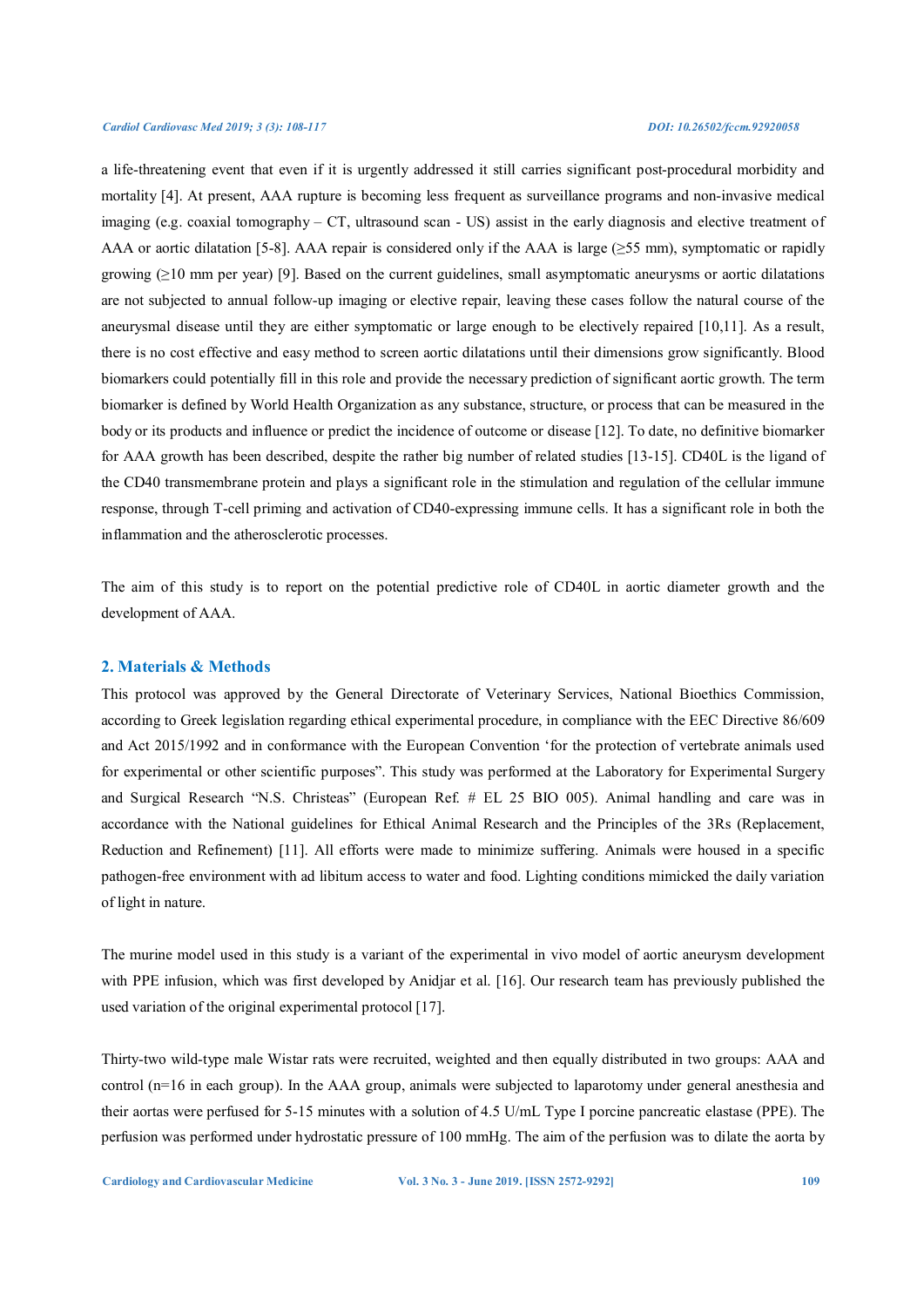maximum 50% of its original diameter and it was defined as T0. In a similar manner, the aortas of the control group were perfused with natural saline 0.9% solution without the effect of hydrostatic pressure. Each animal underwent two additional laparotomies on day 7 (T7) and day 14 (T14). The aim of these laparotomies was measuring the aortic diameter.

Blood sample collection was carried out through orbital sinus at T0, T7 and T14. CD40L serum levels were quantified using the ELISA technique (CD40L ELISA Kit, BluGene, China), and CD40L concentrations are reported as optical density (OD) values. We evaluated the correlation between CD40L and the development and progression of an AAA.

## **2.1 Histological examination**

Histological studies were performed to analyze changes in matrix proteins. Van Gieson (VG) that stains collagen in red, nuclei in blue, and erythrocytes and cytoplasm in yellow was used. Aortic segments were removed and preserved in 10% paraformaldehyde before processing for embedding in paraffin blocks for classic histological examination.

## **2.2 Statistical analysis**

Data are expressed as mean  $\pm$  standard deviation (SD) for continuous variables. The normality of the distributions was assessed with Kolmogorov-Smirnov's test and graphical methods. Between-group comparisons were performed using student's T-Test and Mann-Whitney U test, where appropriate. Comparisons between multiple time points were performed using Repeated Measures ANOVA and Friedman's test with Wilcoxon's Signed Ranks test for post-hoc comparisons. Pearson's correlation coefficient and Spearma's rho were calculated in order to examine relationships between variables. Differences were considered significant if the null hypothesis could be rejected with >95% confidence (two-sided p<0.05).

# **3. Results**

The mean animal weight was similar between the AAA and control groups at all time points: 437±55.1gr and 429±65.9gr, 457±55.3gr and 415±62.5gr, 468±50.4gr and 416±67.4gr at T0, T7 and T14, respectively (p>0.05 at all points). No significant change of the animal weight was demonstrated within each group at different time points (Table 1).

| <b>Time</b>    | <b>Study group</b> |           | <b>Control group</b> |           | p         |
|----------------|--------------------|-----------|----------------------|-----------|-----------|
|                | Mean<br>weight     | <b>SD</b> | Mean<br>weight       | <b>SD</b> |           |
| T <sub>0</sub> | 437                | 55.1      | 429                  | 65.9      | <b>NS</b> |
| T7             | 457                | 55.3      | 415                  | 62.5      | <b>NS</b> |
| T14            | 468                | 50.4      | 416                  | 67.4      | <b>NS</b> |

**Table 1:** Animals' weights at different time points for the study and the control groups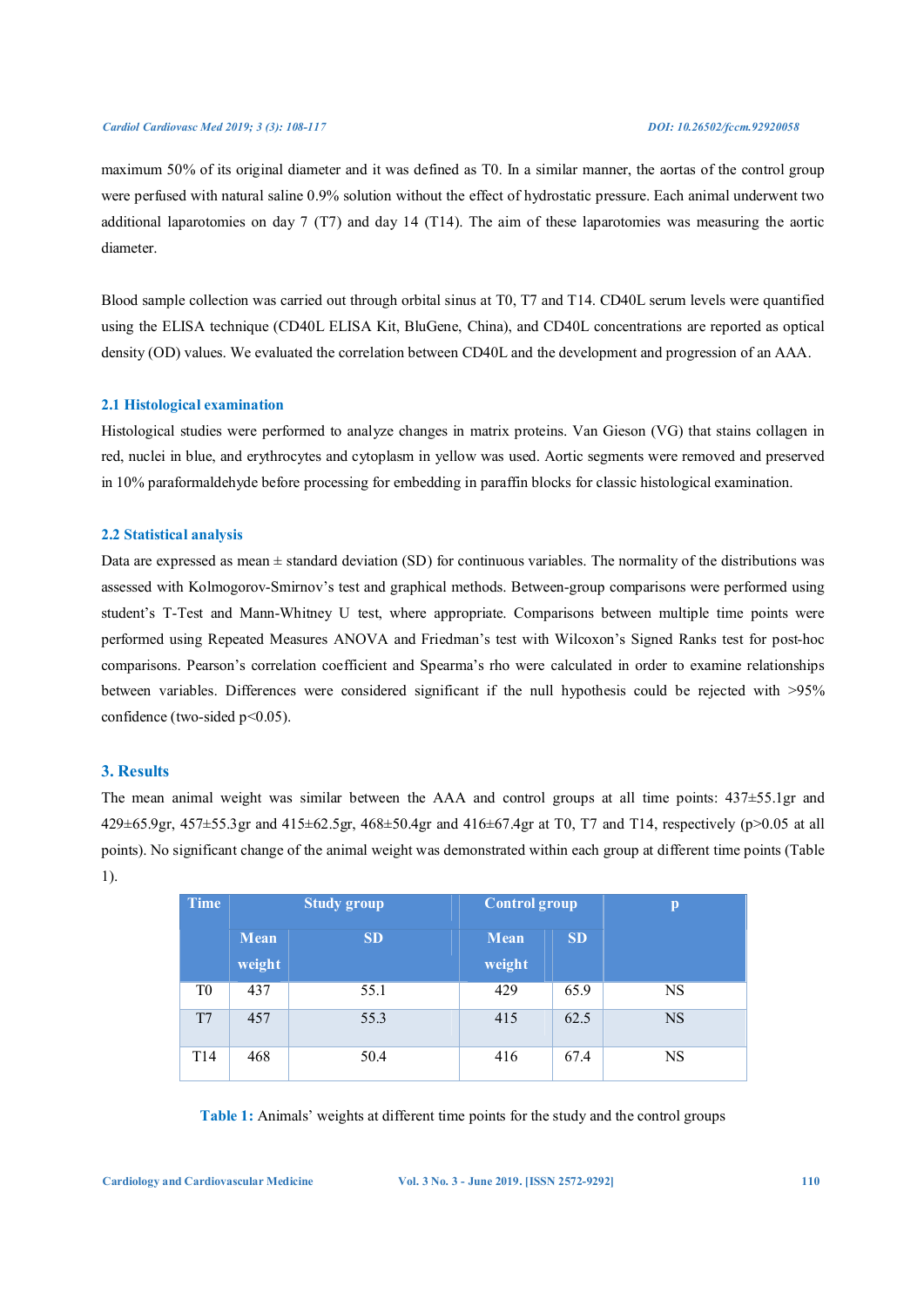At T0, the diameter of the infrarenal aorta was similar between the two groups: 0.943±0.098mm and 0.909±0.082mm for the AAA and the control groups, respectively  $(p>0.05)$  (Figure 1). At T7, there was no significant difference between the two groups: 2.512±0.414mm and 1.125±0.112mm for the AAA and the control groups, respectively  $(p>0.05)$ . At T14, the mean aortic diameter of the AAA group was significantly higher compared to the control group:  $3.043\pm0.453$  versus 1.168 $\pm$ 0.115mm, respectively (p<0.05). The aortic dilatation of the AAA group at T7 was significant compared to T14, and at T14 was significant compared to both T7 and T0 ( $p<0.05$  for all). Aortic diameters of the control group did not grow significantly in any time point  $(p>0.05$  for all).



**Figure 1:** Diameter (in mm) of the infrarenal aorta for the study (AAA) and the control groups.

The initial concentration of CD40L was similar for the two groups at  $T0: 0.033\pm0.011$  and  $0.028\pm0.004$ , respectively (p>0.05) (Figure 2). At T7, CD30L concentration was significantly higher in the AAA group compared to the control group:  $0.207\pm0.041$  vs  $0.031\pm0.003$ , respectively (p<0.05). At T14, the AAA CD40L levels were once more significantly higher compared to the control group:  $0.229 \pm 0.046$  vs  $0.033 \pm 0.004$  (p<0.05). CD40L concentration in the AAA group rose significantly rose from T0 to T7 (p<0.05), but it plateaued between T7 and T14 (p>0.05). The concentration of the control group did not rise significantly at any time point  $(p>0.05$  for all).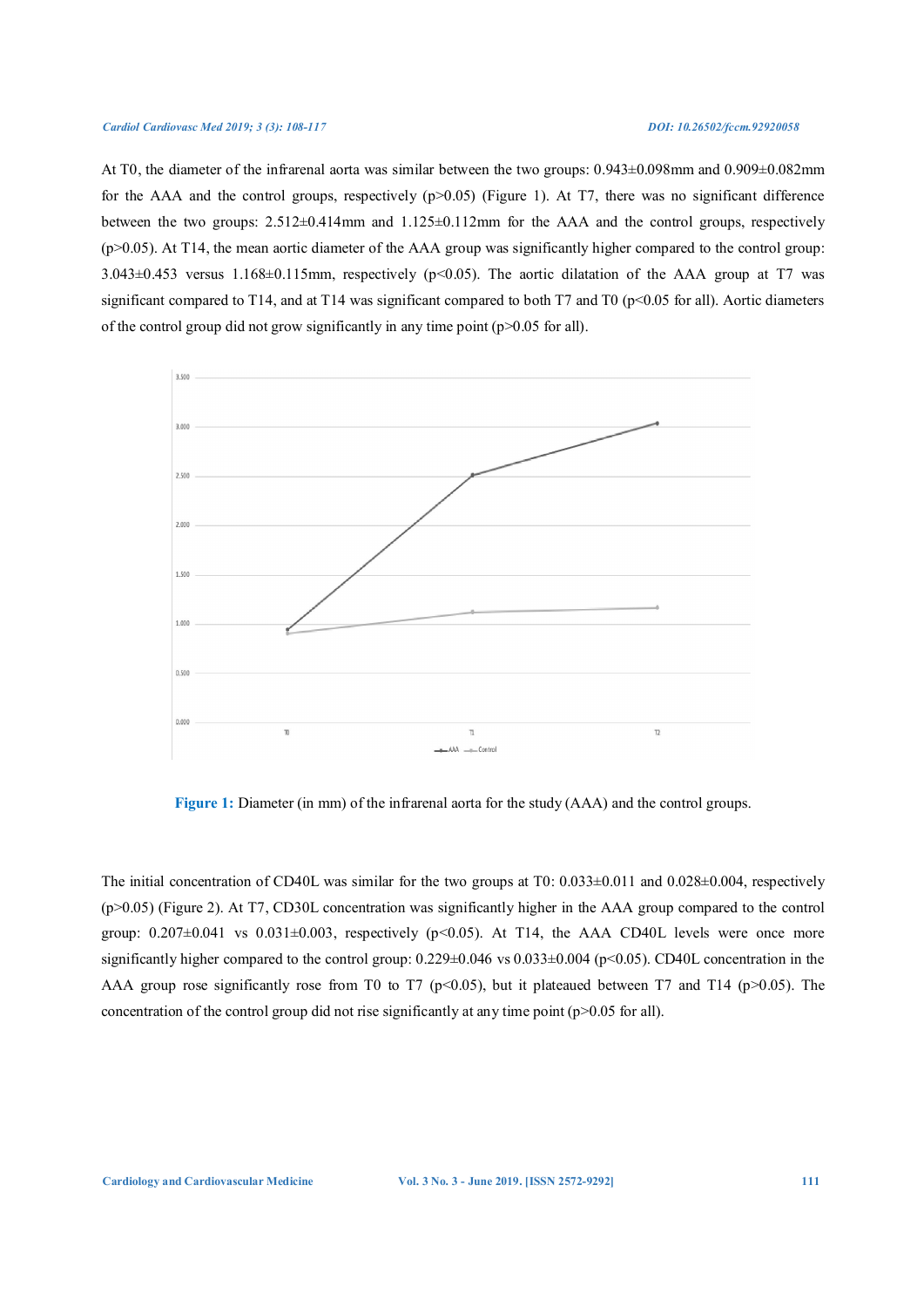

**Figure 2:** CD40L concentration of the study (AAA) and the control groups.

At T0, sample staining with EVG, revealed no pathology or structural change of the aortic wall (Figure 3A). A gradual destruction of elastic fibers in the aortic walls starts at T7 and becomes more evident at T14 (Figures 3B,3C).



**Cardiology and Cardiovascular Medicine Vol. 3 No. 3 - June 2019. [ISSN 2572-9292] 112**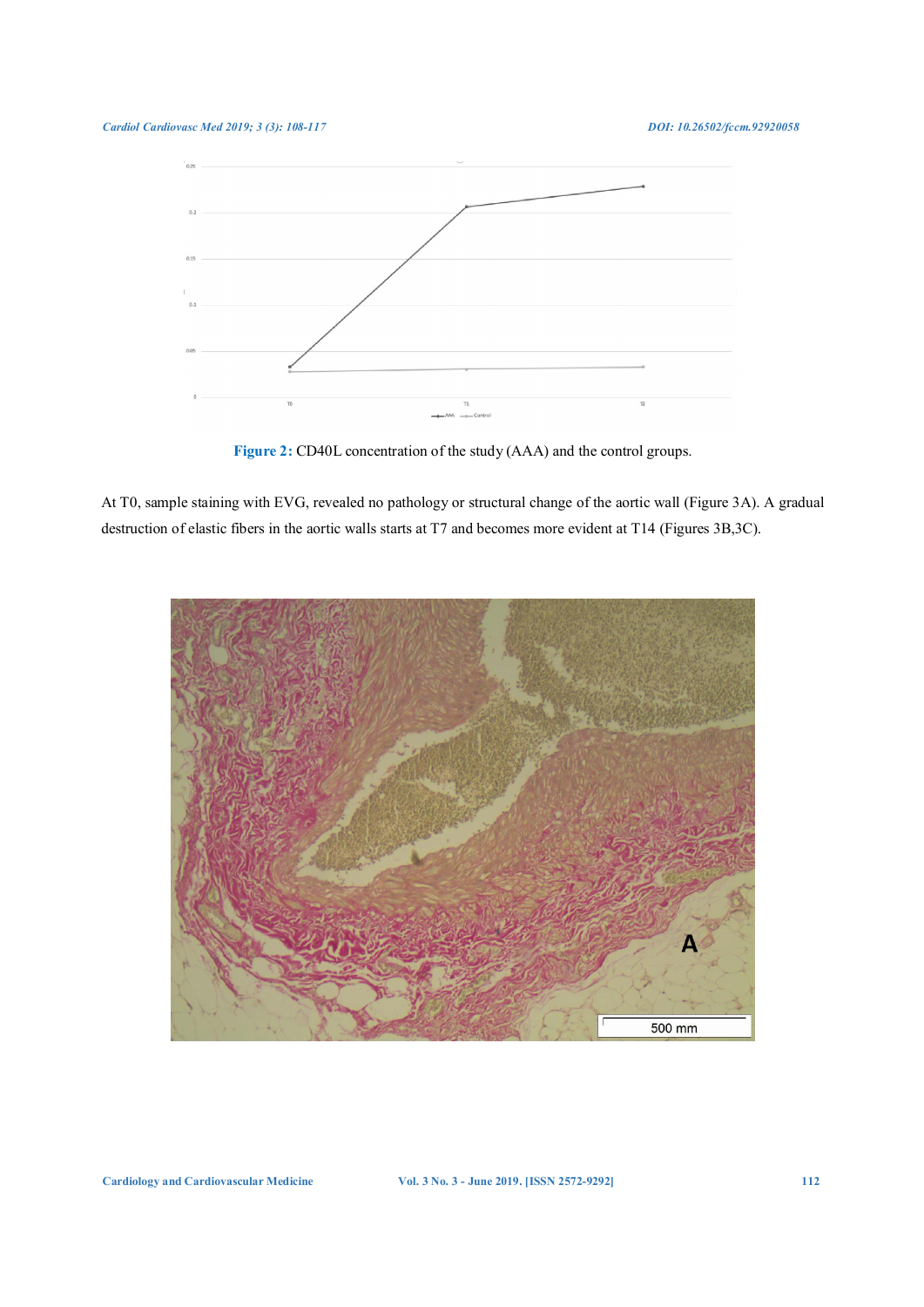

Figure 3: Histology slides show a gradual elastic fiber degradation from T0 (A) to T7 (B) to T14 (C) – (stained by Verhoeff-Van Gieson Elastin Stain)

# **4. Discussion**

CD40L (also known as CD154) is the ligand of the CD40 transmembrane protein. CD40L plays a significant role in the stimulation and regulation of the cellular immune response, through T-cell priming and activation of CD40-expressing immune cells. CD40L is also a type II transmembrane protein with a molecular mass of 32 to 39 kDa [18]. The soluble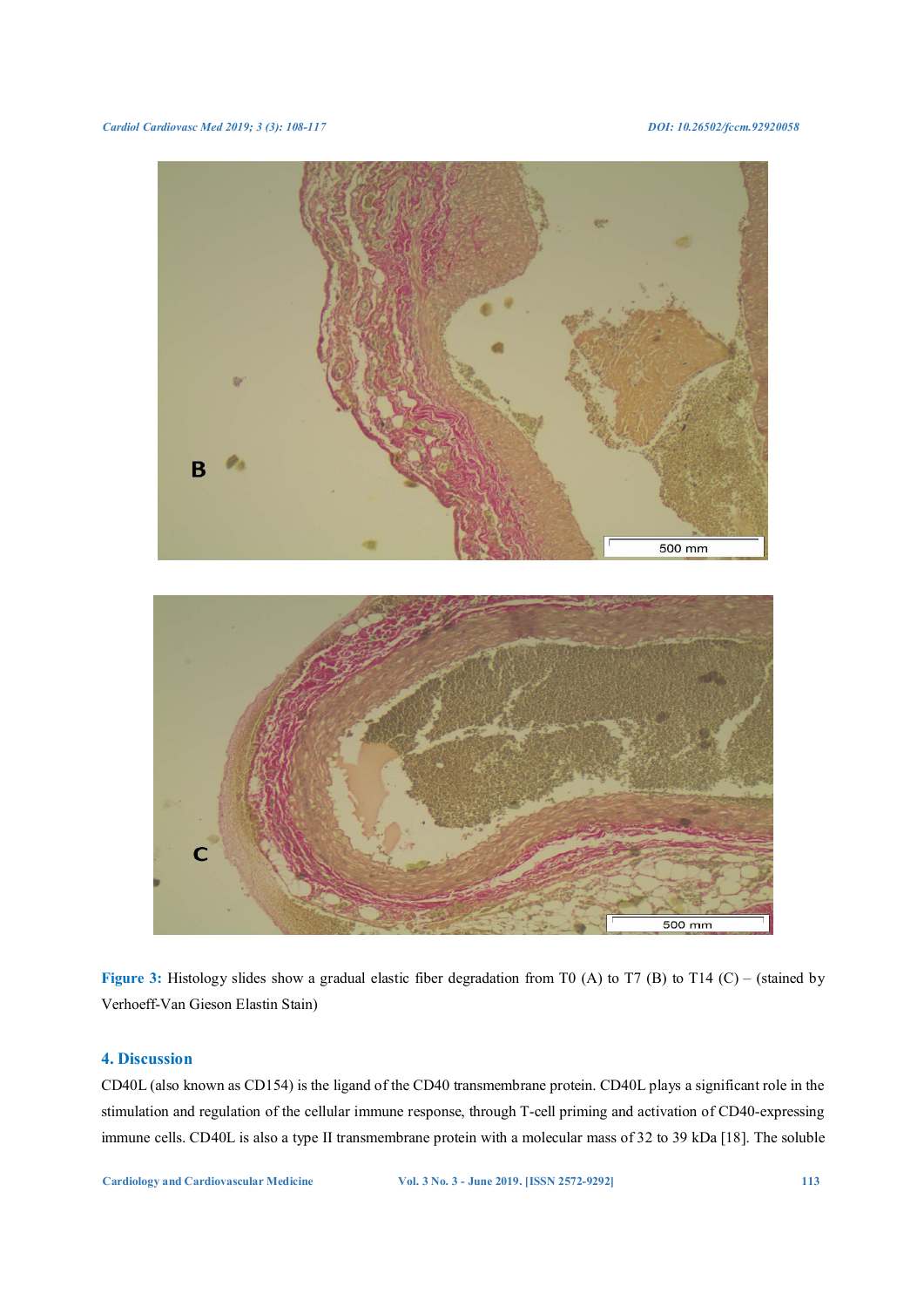form of CD40L preserves the properties of the transmembrane form [19,20]. CD40L is a member of the Tumor Necrotizing Factor superfamily of molecules and it consists of one α-helix loop in between two β-sheets, arranged in a "sandwich" fashion [21,22]. This structure allows CD40L to trimerize; a common property for all TNF ligand molecules. CD40L is mainly expressed on the surface of stimulated T and B lymphocytes, and platelets [23-25]. In the process of inflammation, CD40L is also expressed on mononuclear cells, natural killer cells, mastocytes and basophilic granulocytes [25]. This wide expression of CD40L demonstrates its important role in the cellular immune response. The interaction of CD40 and CD40L leads dendritic cells to mature, produce cytokines, and activate T lymphocytes. It also stimulates the antigen cross presentation by dendritic cells and it promotes antigen-antibody affinity [26,27]. It is well recorded that the CD40/CD40L signal pathway is important for the survival of cells in the presence of inflammation; a role that is affected in autoimmune diseases [27, 28]. CD40L is also involved in immunoglobulin class switching. The expression of TNF Receptor Associated Factors (TRAF) 1, 2, 3, 5 and 6 on the epithelial cells, macrophages and smooth muscle cells is regulated by proinflammatory cytokines, and amongst them by CD40L [29]. These molecules are important for both the normal structure of the blood vessels, but they are also important for the process of inflammation and atherosclerosis. Therefore, TRAF and CD40L signal pathway play an important role in these processes in blood vessels [30-33]. Apart from atherosclerosis, CD40L is also linked to atherosclerotic plaque complications and other atherosclerosis-related pathology, such as aneurysms [34]. It is also reported that the lack of CD40L and the consequent non-activation of CD40 protects individuals from the development of an aneurysm and its deadly complication – aortic rupture [35].

The selected animal model was technically successful, as it produced an infrarenal aneurysm in all the animals of the AAA group. This high rate of aneurysm induction as a result of PPE perfusion is already described in the literature and our results are in line with the published data [36]. At T14, the aortic diameter was significantly higher in the study group compared to the control group. In this group, a steep increase of the aortic diameter during the first seven postoperative days was observed. This increase was in parallel with an increase of the concentration of CD40L in a similar manner. CD40L concentration was significantly higher in the study group compared to the control group at both T7 and T14. The increase of the CD40L concentration between T7 and was statistically significant and it was followed in a similar manner by the aortic dilatation. At the bottom line, the two curves (CD40L concentration and aortic diameter) have a similar course. The fact that CD40L reaches statistical significance at T7 when aortic diameter reached statistical significance at T14 could mean that high CD40L levels may foretell further aortic dilatation. Of course, this is something to be explored further.

From these results, one could assume that CD40L is an analogue to the aortic dilatation and its higher concentration can predict a future aortic dilatation. This can be explained by the key role of CD40L in the mechanism of inflammation and T-cell mediated immune response, and the fact that inflammation of the aortic wall is the base on which the aneurysmal disease lies.

The present study has two weak points. First, the number of animals in each group is relatively small. Therefore, a larger study should follow in order to support our findings. Another weak point is that once a larger study on animals is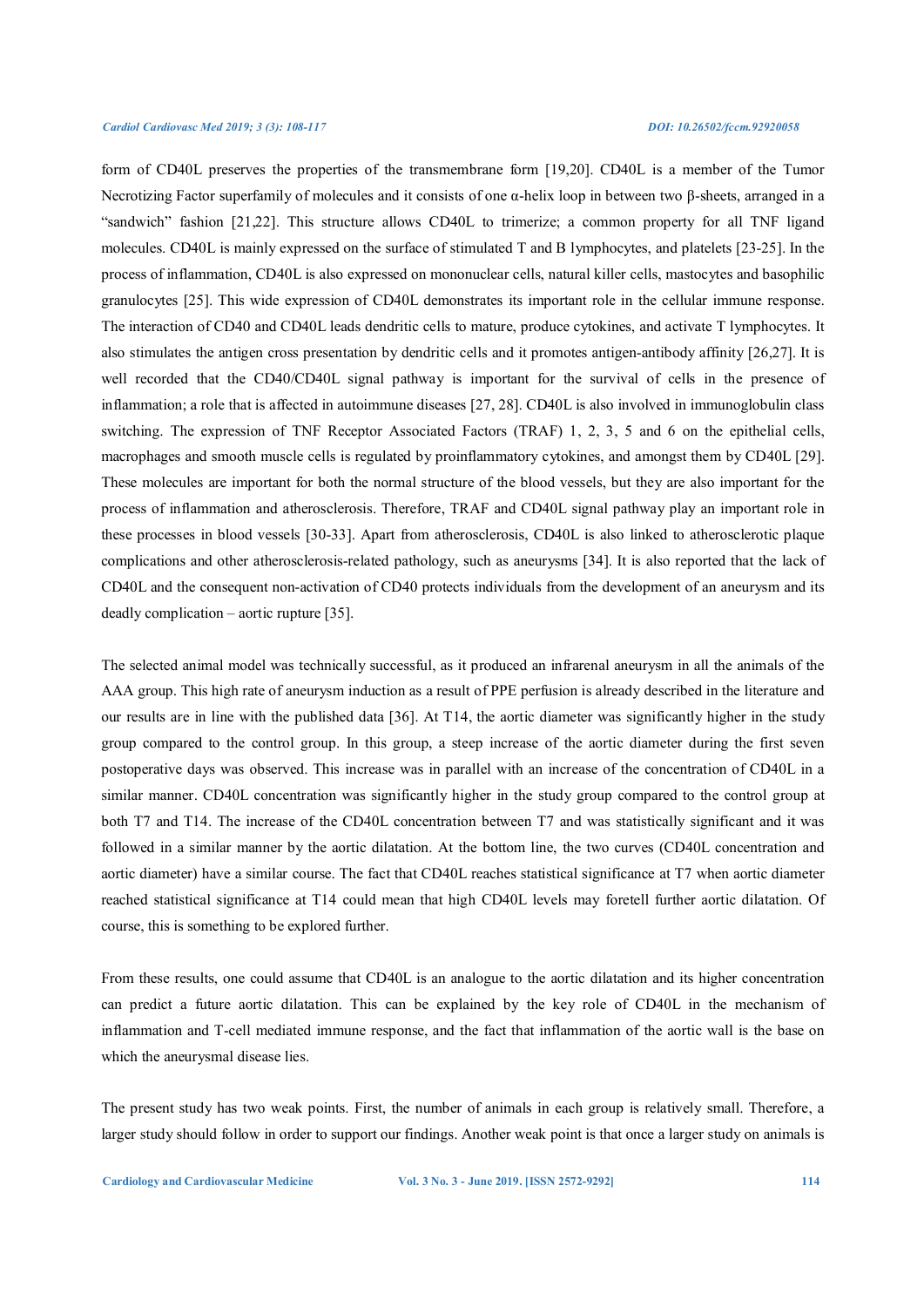completed and its evidence supports our findings, a similar study on humans should be undertaken in order to test whether these findings translate to human physiology. These additional studies should also focus on the threshold at which CD40L acquires a predictive role for AAA expansion.

# **References**

- 1. Gillum RF. Epidemiology of aortic aneurysm in the United States. J Clin Epidemiol 48 (1995): 1289-1298.
- 2. Golledge J, Tsao PS, Dalman RL, Norman PE. Circulating markers of abdominal aortic aneurysm presence and progression. Circulation 118 (2008): 2382-2392.
- 3. Blanchard JF. Epidemiology of abdominal aortic aneurysms. Epidemiol Rev 21 (1999): 207-221.
- 4. Nedeau, April E., et al. Endovascular vs open repair for ruptured abdominal aortic aneurysm. Journal of vascular surgery 56 (2012): 15-20.
- 5. Ashton HA, Buxton MJ, Day NE, et al. The Multicentre Aneurysm Screening Study (MASS) into the effect of abdominal aortic aneurysm screening on mortality in men: a randomised controlled trial. Lancet 360 (2002): 1531-1539.
- 6. Ashton HA, Gao L, Kim LG, Druce PS, Thompson SG, Scott RA. Fifteen-year follow-up of a randomized clinical trial of ultrasonographic screening for abdominal aortic aneurysms. Br J Surg 94 (2007): 696-701.
- 7. Norman PE, Jamrozik K, Lawrence-Brown MM, et al. Population based randomised controlled trial on impact of screening on mortality from abdominal aortic aneurysm. BMJ 329 (2004): 1259.
- 8. Zarrouk M, Lundqvist A, Holst J, Troeng T, Gottsater A. Cost-effectiveness of Screening for Abdominal Aortic Aneurysm in Combination with Medical Intervention in Patients with Small Aneurysms. Eur J Vasc Endovasc Surg 51 (2016): 766-773.
- 9. Mortality results for randomised controlled trial of early elective surgery or ultrasonographic surveillance for small abdominal aortic aneurysms. The UK Small Aneurysm Trial Participants. Lancet 352 (1998): 1649- 1655.
- 10. Devaraj S, Dodds SR. Ultrasound surveillance of ectatic abdominal aortas. Ann R Coll Surg Engl 90 (2008): 477-482.
- 11. Flecknell P. Replacement, reduction and refinement. ALTEX 19 (2002): 73-78.
- 12. Organization WH. International Programme on Chemical Safety Biomarkers in Risk Assessment: Validity and Validation. http://www.inchem.org/documents/ehc/ehc/ehc222.htm. Published 2001. Accessed 23/12/2018.
- 13. Moris D, Mantonakis E, Avgerinos E, et al. Novel biomarkers of abdominal aortic aneurysm disease: identifying gaps and dispelling misperceptions. Biomed Res Int 2014:925840.
- 14. Tsilimigras, Diamantis I., et al. Cytokines as biomarkers of inflammatory response after open versus endovascular repair of abdominal aortic aneurysms: a systematic review. Acta Pharmacologica Sinica (2018).
- 15. Moris DN, Georgopoulos SE. Circulating biomarkers for abdominal aortic aneurysm: what did we learn in the last decade? Int Angiol 32 (2013): 266-280.
- 16. Anidjar S, Salzmann JL, Gentric D, Lagneau P, Camilleri JP, Michel JB. Elastase-induced experimental aneurysms in rats. Circulation 82 (1990): 973-981.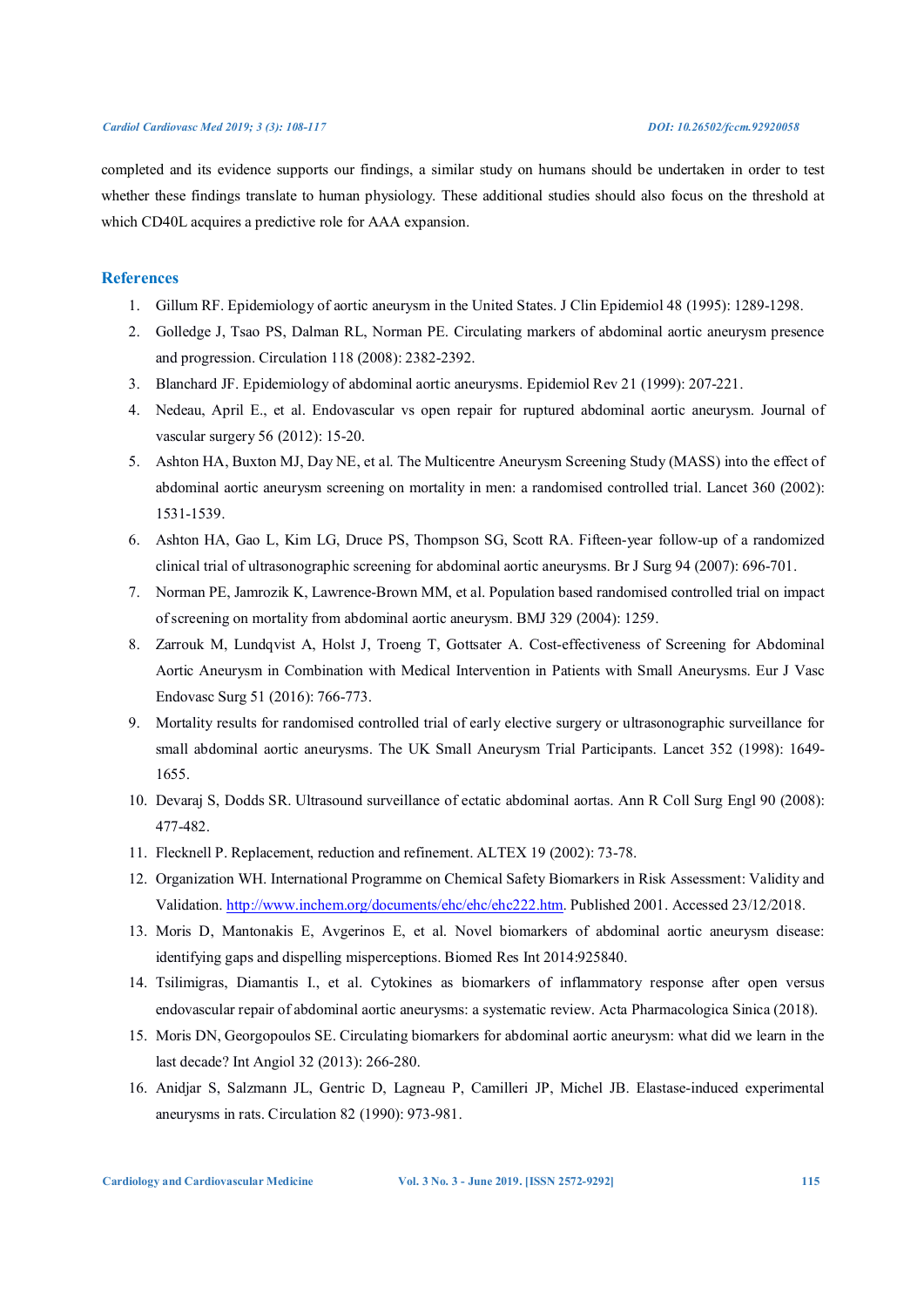- 17. Moris D, Bakoyiannis C, Dousi E, et al. Novel protocol for creation and study of abdominal aortic aneurysm with porcine pancreatic elastase infusion in rats. Arch Hellen Med 32 (2015): 636-644.
- 18. van Kooten C, Banchereau J. CD40-CD40 ligand. J Leukoc Biol 67 (2000): 2-17.
- 19. Graf D, Muller S, Korthauer U, van Kooten C, Weise C, Kroczek RA. A soluble form of TRAP (CD40 ligand) is rapidly released after T cell activation. Eur J Immunol 25 (1995): 1749-1754.
- 20. Mazzei GJ, Edgerton MD, Losberger C, et al. Recombinant soluble trimeric CD40 ligand is biologically active. J Biol Chem 270 (1995): 7025-7028.
- 21. Karpusas M, Hsu YM, Wang JH, et al. 2 A crystal structure of an extracellular fragment of human CD40 ligand. Structure 3 (1995): 1426.
- 22. Karpusas M, Lucci J, Ferrant J, et al. Structure of CD40 ligand in complex with the Fab fragment of a neutralizing humanized antibody. Structure 9 (2001): 321-329.
- 23. Carbone E, Ruggiero G, Terrazzano G, et al. A new mechanism of NK cell cytotoxicity activation: the CD40- CD40 ligand interaction. J Exp Med 185 (1997): 2053-2060.
- 24. Grewal IS, Flavell RA. CD40 and CD154 in cell-mediated immunity. Annu Rev Immunol 16 (1998): 111- 135.
- 25. Miga A, Masters S, Gonzalez M, Noelle RJ. The role of CD40-CD154 interactions in the regulation of cell mediated immunity. Immunol Invest 29 (2000): 111-114.
- 26. Danese S, Sans M, Fiocchi C. The CD40/CD40L costimulatory pathway in inflammatory bowel disease. Gut 53 (2004): 1035-1043.
- 27. Bretscher PA. A two-step, two-signal model for the primary activation of precursor helper T cells. Proc Natl Acad Sci USA 96 (1999): 185-190.
- 28. Bishop GA, Moore CR, Xie P, Stunz LL, Kraus ZJ. TRAF proteins in CD40 signaling. Adv Exp Med Biol 597 (2007): 131-151.
- 29. Zirlik A, Bavendiek U, Libby P, et al. TRAF-1, -2, -3, -5, and -6 are induced in atherosclerotic plaques and differentially mediate proinflammatory functions of CD40L in endothelial cells. Arterioscler Thromb Vasc Biol 27 (2007): 1101-1107.
- 30. Schonbeck U, Mach F, Bonnefoy JY, Loppnow H, Flad HD, Libby P. Ligation of CD40 activates interleukin 1beta-converting enzyme (caspase-1) activity in vascular smooth muscle and endothelial cells and promotes elaboration of active interleukin 1beta. J Biol Chem 272 (1997): 19569-19574.
- 31. Mach, François, Uwe Schönbeck, and Peter Libby. CD40 signaling in vascular cells: a key role in atherosclerosis?. Atherosclerosis 137 (1998): S89-S95.
- 32. Mach F, Schonbeck U, Sukhova GK, Atkinson E, Libby P. Reduction of atherosclerosis in mice by inhibition of CD40 signalling. Nature 394 (1998): 200-203.
- 33. Schonbeck U, Sukhova GK, Shimizu K, Mach F, Libby P. Inhibition of CD40 signaling limits evolution of established atherosclerosis in mice. Proc Natl Acad Sci USA 97 (2000): 7458-7463.
- 34. Schonbeck U, Libby P. CD40 signaling and plaque instability. Circ Res 89 (2001): 1092-1103.
- 35. Kusters PJH, Seijkens TTP, Beckers L, et al. CD40L Deficiency Protects Against Aneurysm Formation. Arterioscler Thromb Vasc Biol 38 (2018): 1076-1085.